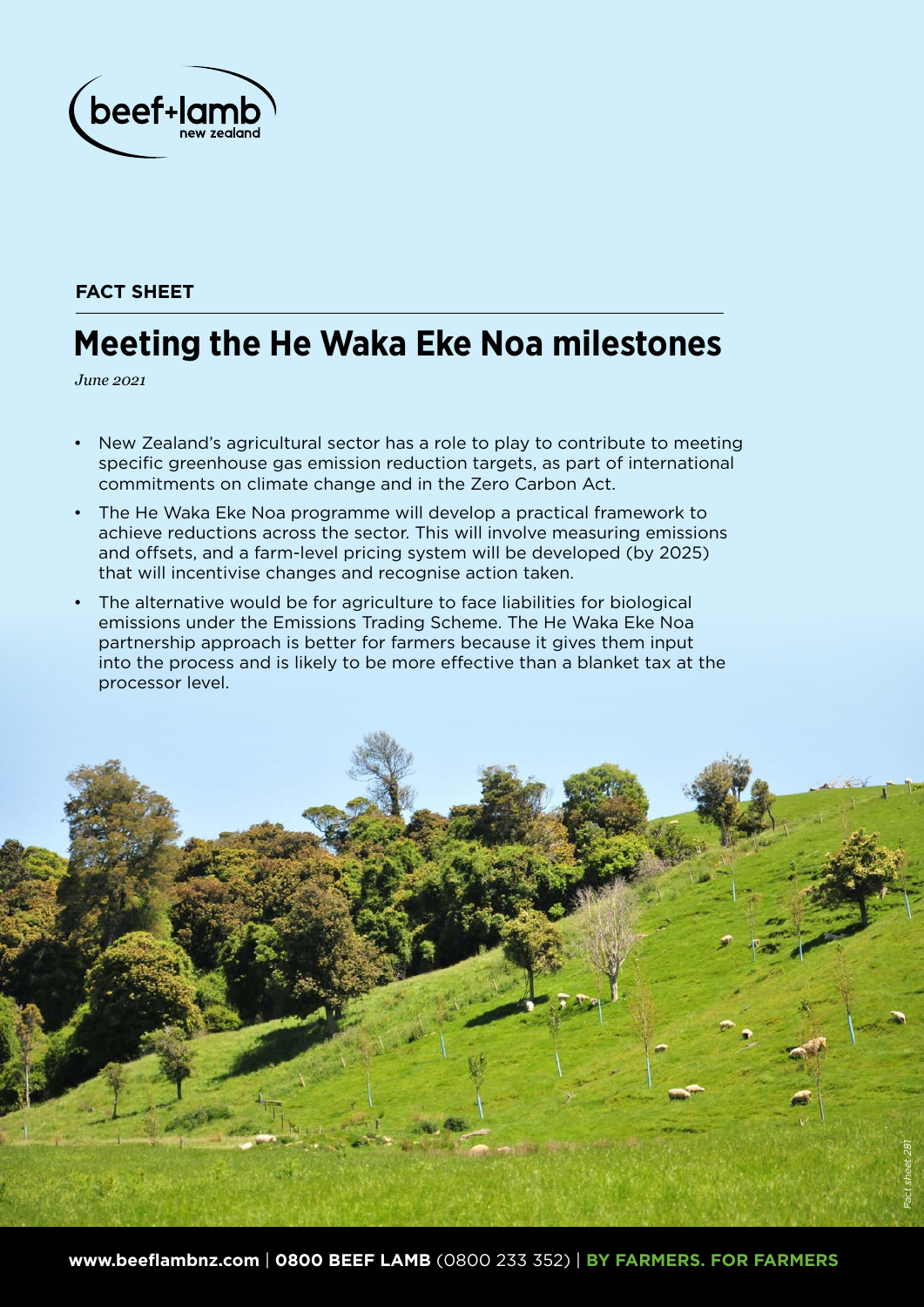## **Why is B+LNZ involved in He Waka Eke Noa?**

In 2019 we got Government agreement on a partnership to develop a New Zealand-specific agricultural emissions framework, which is a more tailored approach than bringing the sector into the Emissions Trading Scheme (ETS) through a tax at the processor. We're now working on delivering that opportunity and commitment, ensuring the framework will work for farmers.

There are milestones that must be met, otherwise the Government has the ability under legislation to revert to the ETS approach – it's therefore important we make the programme a success.

The Climate Change Commission has also acknowledged the important role for He Waka Eke Noa to play in reducing greenhouse gas emissions in the agricultural sector - this makes having a seat at the table even more important.

# **Will it relate to my farm?**

If your farm is 80ha or more, or if you have a dairy supply number or a cattle feedlot as defined in freshwater policy, you will need to know your annual total on-farm greenhouse gas emissions and have a plan. In practice this means a person responsible for farm management holds a documented annual total of on-farm greenhouse gas emissions – there's guidance about the detail required and how it can be calculated on the He Waka Eke Noa website. www.hewakaekenoa.nz

The He Waka Eke Noa programme milestones set out what needs to be done, and when.

### **What has happened so far?**

So far, the He Waka Eke Noa programme has developed guidance on measuring emissions and on farm planning. B+LNZ has integrated the guidance into its farm planning approach and will ensure its GHG Calculator meets programme requirements.

#### **What are the remaining steps to get there?**

B+LNZ will be supporting farmers to meet the following milestones:

#### By the end of 2021

- A quarter of farmers:
	- know their greenhouse gas numbers
	- have a written plan in place to measure and manage their greenhouse gas emissions.

#### By the end of 2022

• Every farmer and grower knows their farm's greenhouse gas numbers.

#### In 2025

- All farms know their numbers, and have a written plan in place to measure and manage their greenhouse gas emissions.
- A system for farm-level accounting and reporting of 2024 agricultural greenhouse gas emissions at farm level is in use by all farms by 1 January 2025.

We will be running workshops and webinars on our GHG Calculator and farm planning approach to help support sheep and beef farmers to 'know their numbers' including sequestration and have a plan to measure and manage their emissions.

As the programme progresses we will develop more support material to help you meet your obligations under He Waka Eke Noa.

#### **What should sheep and beef farmers be doing now?**

Farmers don't have to do everything at once. Over the next year you'll need to get a handle on 'knowing your numbers' – in other words understanding your farm's greenhouse gas emissions (principally methane  $\lceil CH_4 \rceil$  and nitrous oxide  $\lceil N_2O \rceil$  and any sequestration offsets you may have.

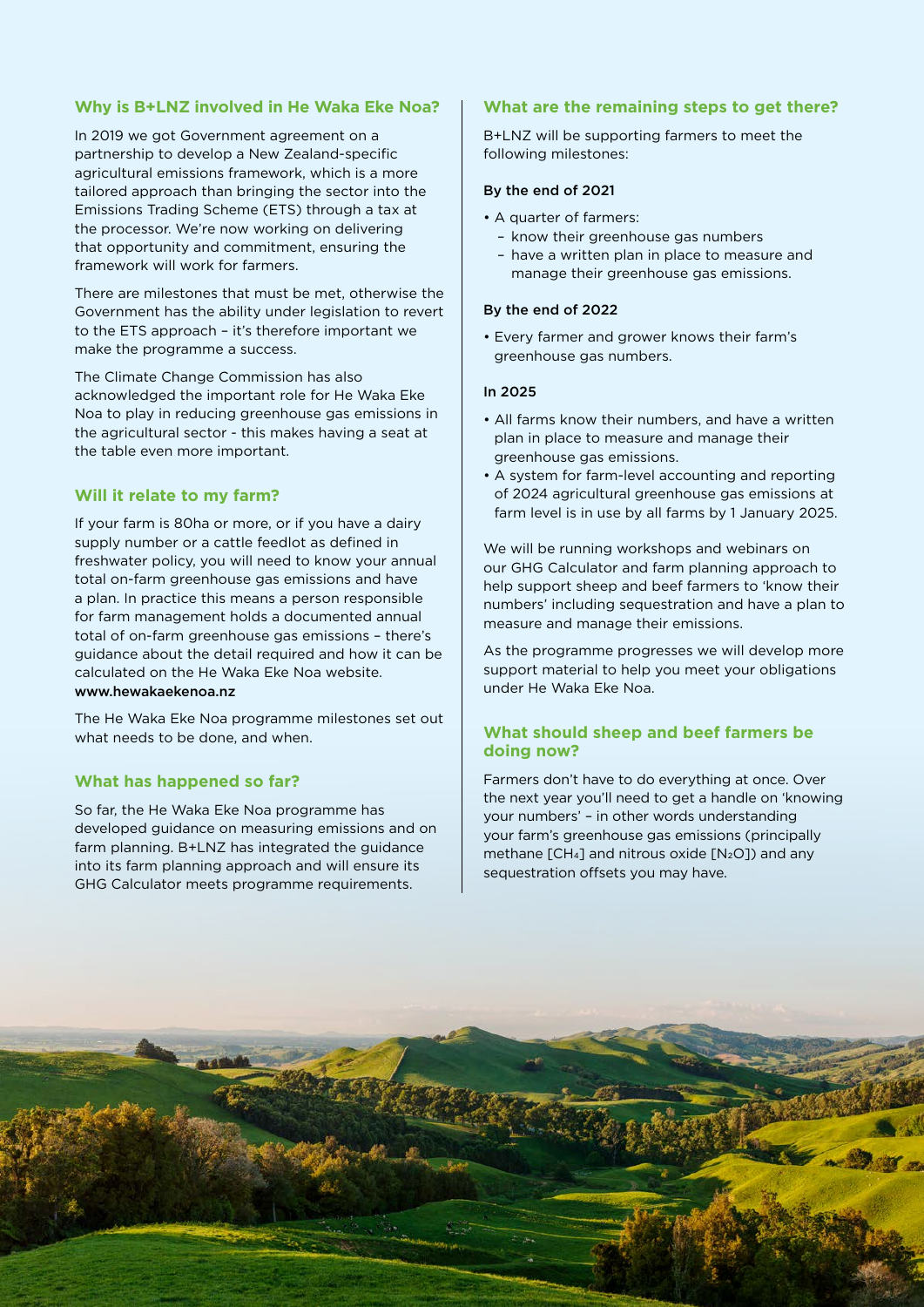For farmers keen to get started on 'knowing your numbers' now, there are a range of tools already available.

B+LNZ's free online GHG Calculator for beef and sheep farmers will make calculating your GHG emissions relatively straightforward on the basis of a stock reconciliation. It will also enable you to estimate the carbon sequestration happening on your farm.

#### **How does He Waka Eke Noa link with B+LNZ's new farm plans?**

Farm plans will be the key tool for farmers to show how you're meeting your climate change commitments. The B+LNZ farm plan includes a climate change module, with guidance on estimating on-farm emissions and sequestration and developing a plan to manage these emissions in the future. The B+LNZ GHG Calculator will be incorporated into the B+LNZ farm plan.

For more information on the B+LNZ farm plan visit www.beeflambnz.com/farmplan

#### **Why isn't more information available now?**

We are partway through a five-year programme. A lot of the detail is still being worked out by the partners. B+LNZ will continue to seek farmer input into the process to ensure the framework works on the ground. We'll also provide information and support to farmers as the programme progresses.

#### **What about the work sheep and beef farmers have already done – and are doing – to address greenhouse gas emissions?**

Emissions from sheep and beef farming have decreased by 30 percent since the 1990s. B+LNZ has always strongly advocated for farmers to not be penalised and to be recognised for the progress they've already achieved. One of the principles of the He Waka Eke Noa partnership is to recognise early adopters and the good work already done.

Most of the extensive vegetation on sheep and beef farms doesn't currently qualify for inclusion in the Emission Trading Scheme (ETS) because it doesn't meet the definition of a forest. Sequestration is part of the He Waka Eke Noa programme remit and while there's still work to be done to agree the details, we're making progress.

There is no expectation that every single farm will need to reduce their emissions from current levels.

#### **How can sheep and beef farmers have confidence in the pricing mechanism that's eventually developed?**

Farmer input is crucial throughout the process and we're discussing and testing approaches with farmers including through the B+LNZ Environment Reference Group and farmer reference groups from other industry partners. There's nothing like hearing the blunt truth from a farmer video-calling into a meeting from a shearing shed!

A key principle behind our work on He Waka Eke Noa is designing something that's practical and easy for farmers to integrate into what they're already doing, and that aligns with other environmental requirements (such as freshwater and biodiversity).

We're also working hard to ensure the framework can adapt to new technologies and scientific advances.